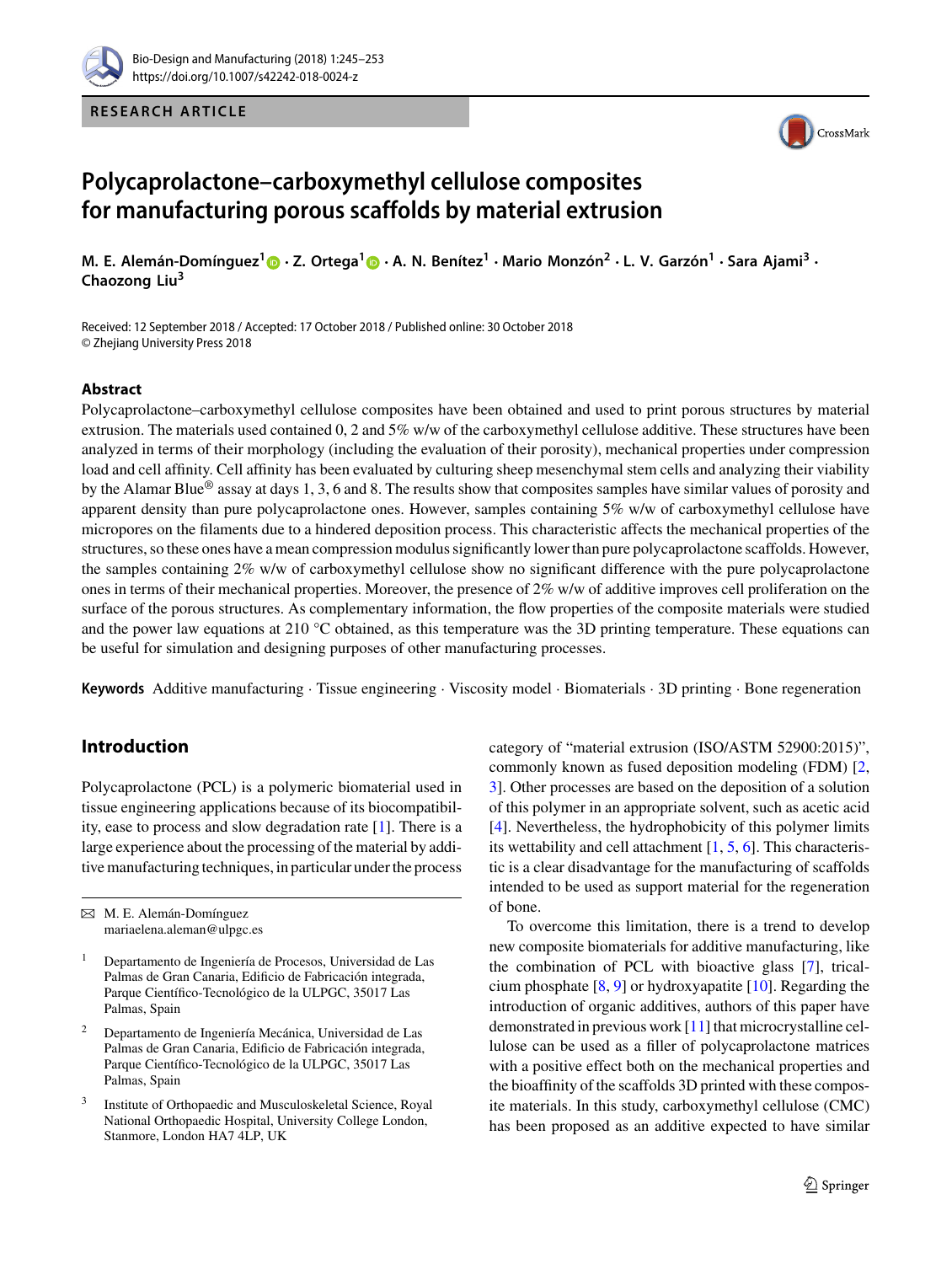results than cellulose. CMC has not only the hydroxyl groups of the cellulose structure, but also carboxymethyl groups. The presence of different hydrophilic groups could have interesting implications on the cellular affinity of these structures compared to the referred previous work with microcrystalline cellulose.

Carboxymethyl cellulose is a polymer derived from cellulose. It has been introduced in tissue engineering to obtain composite scaffolds by combining it with substances like hydroxyapatite [\[12\]](#page-7-11) or silk fibroin [\[13\]](#page-7-12). In that case, the authors demonstrated that carboxymethyl cellulose improves the biomineralization process because the carboxyl groups behave as nucleation sites for calcium ions. The effect of the introduction of carboxymethyl cellulose on the properties of the bulk materials of polycaprolactone-based composites was analyzed previously by the authors of the present work [\[14\]](#page-7-13) although the manufacturing of 3D porous scaffolds made of these materials has not been reported before.

In this study, polycaprolactone–carboxymethyl cellulose (PCL:CMC) scaffolds have been manufactured by 3D printing and characterized in comparison with pure polycaprolactone ones in terms of morphology of the structures, mechanical properties and cell viability of the mesenchymal stem cells culture on their surfaces. Besides, an analysis of the flow behavior has been carried out in order to obtain a viscosity model useful for simulation and designing purposes.

The viscosity of the melt will affect the pressure drop in the melt flow channel. As this parameter is crucial to determine the power requirements to push the filament through the tip [\[15,](#page-7-14) [16\]](#page-7-15), an optimal design of a device or a procedure to print structures by fused deposition modeling would require understanding the flow behavior of the material to be used. However, when a new material is proposed as an innovative feedstock of this type of manufacturing processes, this information is not usually offered by the authors. In this study, the viscosity isotherms at the operation temperature during 3D printing have been obtained.

# **Materials and methods**

# **Material**

Polycaprolactone (PCL) Capa® 6800 with mean molecular weight 80,000, melting point of 58–60 °C and melt flow index of 4.03–2.01 g/10 min was kindly supplied by Perstorp, carboxymethyl cellulose (CMC) with mean molecular weight 90,000 and a substitution degree of 0.7 carboxymethyl groups per anhydroglucose unit was purchased from Sigma Aldrich. Both polymeric materials were used as received. The following reagents were used for cell culture: DMEM low glucose (Sigma-Aldrich, UK), 100 units/ml

penicillin–streptomycin (P/S, Gibco, UK), PBS (Life Technologies), fetal calf serum-columbia (First Direct, First Link, UK), trypsin–EDTA (0.5%) (Thermo Fisher Scientific).

## **Material compounding**

PCL pellets were milled at 8000 rpm in an Ultra Centrifugal Mill ZM Retsch. This powder was mixed with the mount of CMC powder needed to obtain mixtures with 2% and 5% w/w content of carboxymethyl cellulose (named as PCL:CMC 98:2 and PCL:CMC 95:5, respectively). After homogenization, the mixture was subjected to compression molding with Collin P 200 P/M press. The cycle used consisted of a first step of heating at 20 °C/min up to 85 °C at constant pressure of 10 bar, keeping the temperature and the pressure for 2 min and subsequent cooling until room temperature at 20 °C/min. After this cycle, the sheet obtained was cut in small pellets that afterward were compressed and cut again in order to get homogeneous pellets of composite material.

#### **Flow properties**

The viscosity of the polycaprolactone and its composites (PCL:CMC 98:2 and PCL:CMC 95:5) was evaluated in a rheometer built by the research group and validated in previous work [\[17\]](#page-7-16). This device consists of a main cylinder where the molten material goes through, an electrical resistance that heats the inside of the cylinder, PLC controller of the temperature, load cell, motor and CNC controller of the displacement. The nozzle of the cylinder is 0.30 mm diameter, and it has a *L*/*D* relation of 10.

Table [1](#page-1-0) shows the temperature and extrusion rate values evaluated for each material. The temperature for this evaluation was 210 °C for PCL and PCL:CMC 98:2 and 200 °C for PCL:CMC 95:5. This temperature was chosen for the flow behavior analysis because the printing procedure was carried out at this value. On the other hand, preliminary trials of extrusion at 210 °C with PCL:CMC 95:5 failed because the residence time in the reservoir of material in the rheometer was excessive and the composite material became degraded. For this reason, the temperature analyzed for PCL:CMC 95:5 was 200 °C.

<span id="page-1-0"></span>**Table 1** Temperature and extrusion rates used during the evaluation of the flow properties of PCL and its composites

| Material            | Temperature $(^{\circ}C)$ | Extrusion rates<br>(mm/min) |
|---------------------|---------------------------|-----------------------------|
| PCL.                | 210                       | 4, 8, 30, 60, 90, 180       |
| <b>PCL:CMC 98:2</b> | 210                       | 8, 30, 60, 90, 180          |
| <b>PCL:CMC 95:5</b> | 200                       | 15, 30, 45, 60, 90,<br>180  |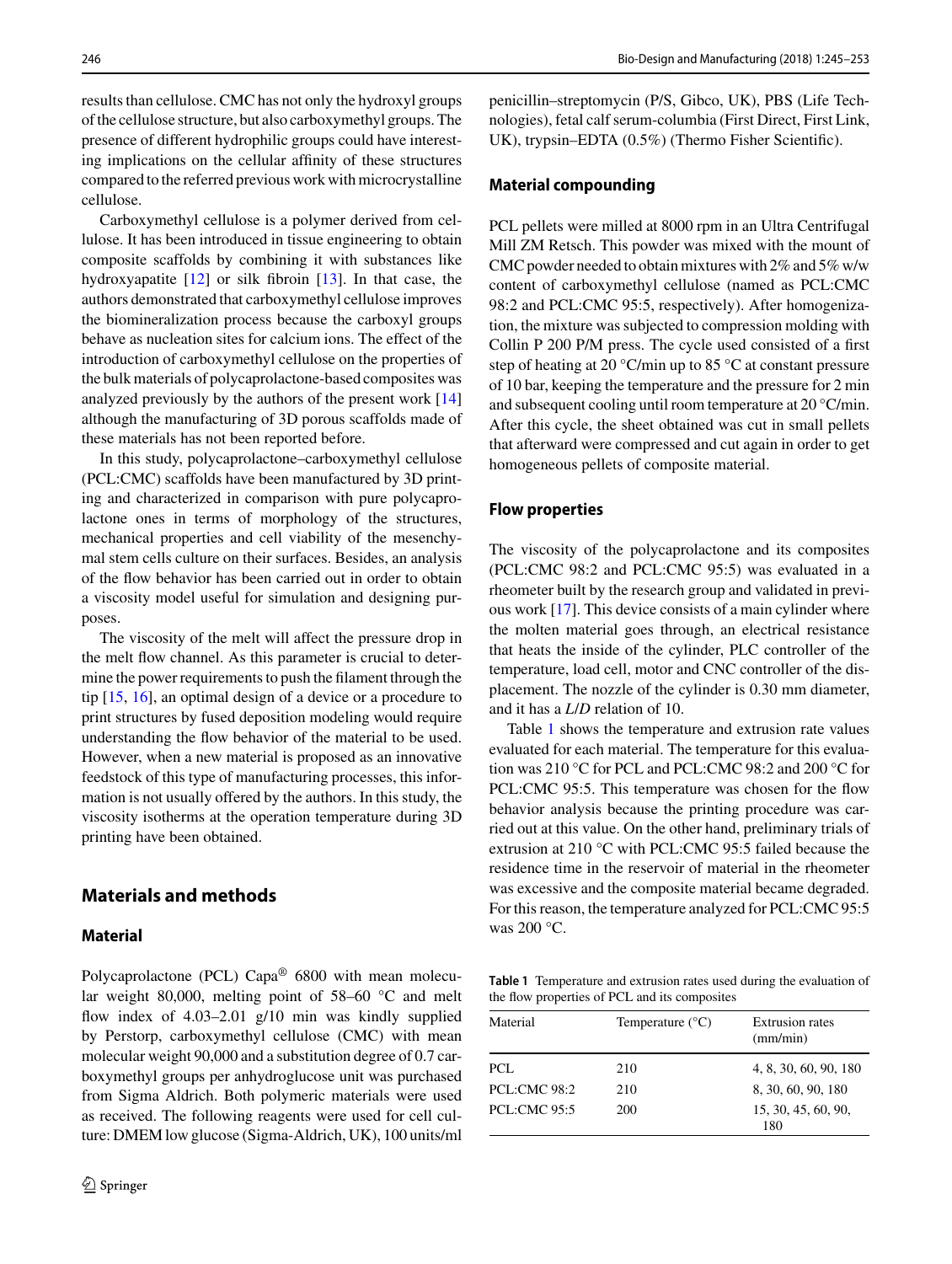During each extrusion trial, the evolution of the load applied was registered by a PCE-FG1k dynamometer. From this data, it is possible to calculate pressure and, therefore, apparent stress (Eq. [1\)](#page-2-0).

$$
\tau_{\rm ap} = \frac{R\,\Delta\,P}{2L} \tag{1}
$$

where  $\tau_{ap}$  is apparent shear stress, *R* is radius of the capillary,  $\Delta P$  is measured pressure drop, *L* is capillary length.

On the other hand, apparent shear rate can be calculated from volumetric data (Eq. [2\)](#page-2-1).

$$
\dot{\gamma}_{\rm ap} = \frac{4Q}{\pi R^3} \tag{2}
$$

where  $\dot{\gamma}_{ap}$  is apparent shear rate calculated assuming Newtonian behavior of the material, *Q* is volumetric flow.

Those values were used to determine the values of viscosity under the different conditions as described previously [\[17\]](#page-7-16). The data obtained were used to evaluate the dependence of the viscosity of the material with temperature and shear rate. These data were fitted to the power law equation (Eq. [3\)](#page-2-2) in order to analyze the nature of the materials (shear-thinning or shear-thickening) and if the presence of the carboxymethyl cellulose modifies, the flow behavior of the polycaprolactone matrix:

$$
\eta = K \cdot \dot{\gamma}^{n-1} \tag{3}
$$

where  $\eta$  is the viscosity of the material, *K* is the consistency index of the power law equation,  $\dot{\gamma}$  is the calculated shear rate, and *n* is the power law index.

The power-law model is the equation that is normally used to analyze the behavior of the feed material in fused deposition modeling liquefiers [\[16\]](#page-7-15). This is the reason why this mathematical expression has been chosen in the present study.

#### **Scaffolds manufacturing**

Prior to print the scaffolds, it was necessary to manufacture the filaments to be fed to the 3D printer. For this purpose, PCL, PCL:CMC 98:2 and PCL:CMC 95:5 pellets were fed into an extruder to obtain a continuous filament useful as feedstock for fused deposition modeling. This lab-extruder was formed by a feeding chute, a stepper motor and mechanical transmission, an electrical resistance, a 8 mm screw and cylinder with a *L*/*D* relationship of 10 and a nozzle tip of 1,5 mm. After extrusion, the filament was cooled with water to get a constant diameter. The temperature used was 120 °C and the rotating speed, 7 rpm.

The scaffolds were obtained by additive manufacturing in a commercial device (Prusa i3) with a 0.4 mm nozzle tip. The pattern of the structure was  $0^{\circ}$ –90°, and the height between layers was settled at 0.3 mm. The 0°–90° provides square and interconnected pores which have been demonstrated to provide improved mechanical properties (compared to other possible arrangements) [\[18\]](#page-7-17) and ensure the vascularization of the scaffold.

<span id="page-2-1"></span><span id="page-2-0"></span>The parameters were set on 210 °C and 25 mm/s. During the determination of the flow properties of the composite materials, 210 °C was stated as an excessive value of the temperature for the processing of PCL:CMC 95:5 because of its degradation. However, as the residence time was significantly lower in the commercial 3D printer, the temperature of 210 °C is suitable because the reduced viscosity prevents the clogging of the nozzle. The reduced residence time in the 3D printer can be deeply understood with the model proposed by Osswald et al. [\[19\]](#page-7-18), who discussed that the molten material in the liquefier chamber of a fused deposition modeling 3D printer is a thin layer above the nozzle tip, so the material is in the molten state for a short period of time. Therefore, the degradation of the material because of an extended time at high temperature in the molten state can be avoided.

The three materials were processed under the same operating conditions in order to ensure that the differences observed during the study are caused by the change of material and not by the change on the processing parameters, as the parameters have significant influence on the mechanical properties and morphology of the parts [\[20\]](#page-7-19).

## <span id="page-2-2"></span>**Morphology**

The morphology of the scaffolds was evaluated by optical and electron microscopy. Scanning electron microscopy (SEM) was conducted on a TM3030 Hitachi device at an acceleration voltage of 15 kV.

The distance between struts was measured  $(n = 50)$  with the software of the optical microscope Olympus BX51. This distance can be identified as the pore size because of the square shape of the pores due to the 0°–90° pattern used during the manufacturing.

The porosity of the structures was assessed by using the following equation (Eq. [4\)](#page-2-3)  $[21, 22]$  $[21, 22]$  $[21, 22]$ :

<span id="page-2-3"></span>
$$
\% \text{ porosity} = 100 \cdot \left( 1 - \frac{\rho_{\text{ap}}}{\rho_{\text{bulk}}} \right) \tag{4}
$$

In this Eq. [4,](#page-2-3)  $\rho_{ap}$  is the apparent density of the scaffold. This parameter was calculated by the ratio between the mass of the sample and its volume  $(n = 6)$ . On the other hand,  $\rho_{\text{bulk}}$ is the density of the bulk material. The measurement of  $\rho_{\rm bulk}$ was carried out by measuring the mass and the volume of short filaments ( $n = 8$ ). For both cases, the dimensions were measured with a caliper  $(\pm 0.01 \text{ mm})$ .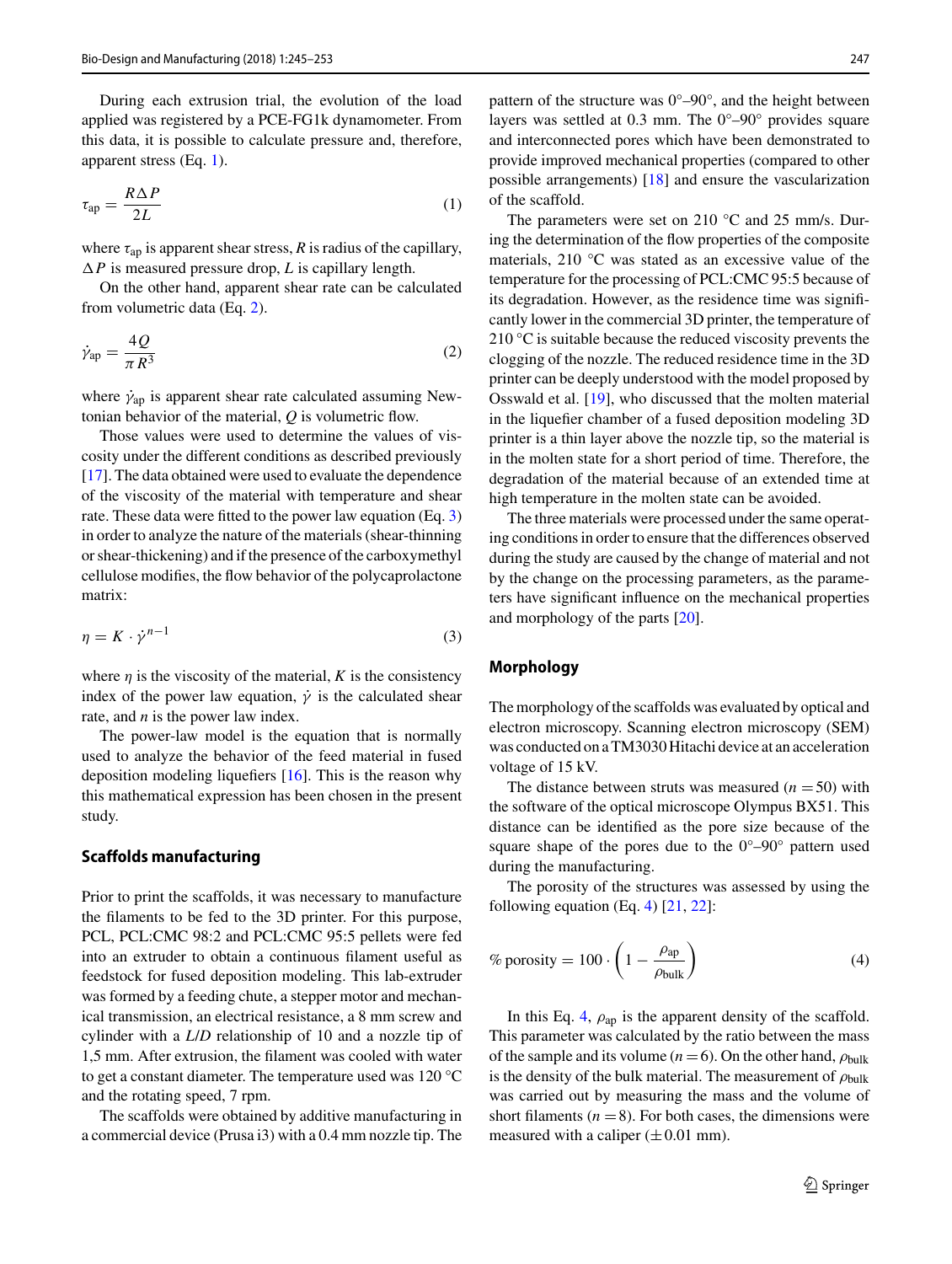## **Mechanical testing**

Polycaprolactone has been widely studied for bone tissue engineering. Long bones behave better under compression loads than under other types of loads [\[23\]](#page-7-22). Therefore, it is common to study preferably the compression characteristics of a material expected to be used for bone replacement [\[22,](#page-7-21) [24,](#page-7-23) [25\]](#page-7-24).

In this study, four replicas of scaffolds of  $8 \times 4 \times 4$  mm<sup>3</sup> (height  $\times$  length  $\times$  width) were subjected to static compression characterization. The compression tests were made in a universal test machine Zwick Roell Z0.5 at crosshead speed of 1 mm/min. The compression modulus was calculated using the first part of the linear segment of the stress–strain curve and the initial cross-sectional area. The strain  $(\sigma)$  was calculated as the ratio between the force measured (*F*) and the apparent cross section of the scaffold (*A*) (Eq. [5\)](#page-3-0).

$$
\sigma = F/A \tag{5}
$$

Strain  $(\varepsilon)$  was defined as the ratio between the difference of height at each point  $(\Delta h)$  and the initial height of the scaffold  $(h_0)$  (Eq. [6\)](#page-3-1).

$$
\varepsilon = \Delta h / h_0 \tag{6}
$$

On the other hand, the stress at yield was assessed as the first point on the stress–strain curve where an increase in strain occurs without an increase in stress, according to the definition established in the standard ASTM D1621-16.

## **Cell culture**

Bone marrow mesenchymal stem cells of passage 2 were used to evaluate the bioactivity of the PCL:CMC 98:2 and PCL scaffolds developed in this work. Bone marrow aspirates of 5 ml were obtained from sheep  $(n = 1)$  and placed in heparinized tube. The aspirate was then transferred to a T225 cell culture flask (Corning, Thermo Fisher Scientific UK) prefilled with low glucose Dulbecco's Modified Eagle Medium (DMEM) (Sigma-Aldrich, Dorset, UK) supplemented with 1% penicillin–streptomycin (10,000 U/ml) and 10% fetal calf serum. After 3 days, the cells were washed with PBS and fresh culture media was added to the flask. Once cells were 80–90% confluent, they were trypsinized, counted and re-plated with culture medium that was changed every 2 days.

Three replicas for each group of samples (PCL and PCL:CMC 98:2) were cut with a scalpel. These samples were square in shape with an area of  $16 \text{ mm}^2$  and a thickness of 8 mm. The samples were measured with a caliper to ensure that the volume of the replicas was the same. PCL:CMC 95:5 samples were not used for biological evaluation as their

mechanical properties are significantly worse than pure PCL samples. This point will be further explained in the Results and Discussion section.

Prior to seeding, samples were cleaned in distilled water, followed by further washing twice with PBS, twice with ethanol and then again twice with PBS in order to remove any trace of ethanol from the samples. Every cleaning step lasted 15 min. All the cleaning processes took place under the hood after ethanol immersion to avoid infection. Once this procedure was finished, the parts were placed in non-treated well plates and sterilized under UV light for 12 h.

A dynamic seeding technique was used to culture the cells on the scaffolds. A 1 ml suspension of 150,000 cells was introduced to the tubes containing the scaffolds. The tubes were stirred with a tube rotator (MACSmix, Miltenyi Biotec) at 12 rpm for 1 h in the incubator at 37 °C and  $5\%$  CO<sub>2</sub>. Then, 7 ml of fresh media were added and the tubes were left in the incubator until reaching the required time points (1, 3, 6, 8 and 10 days).

#### <span id="page-3-0"></span>**Viability tests**

<span id="page-3-1"></span>The cell viability was studied at days 1, 3, 6 and 8 of culture by Alamar Blue® assay (Thermo fisher scientific, UK). At each time point, the culture media was removed and scaffolds were washed with PBS and transferred to new tubes. Then, fresh culture media with 10% (v/v) Alamar blue in DMEM were added. The samples were incubated with the reagent for 4 h at 37 °C. After the incubation time, reaction product of the samples and controls were measured in duplicates of 100 μl at fluorescence excitation wavelength of 540 nm and an emission wavelength of 590 nm in a microplate reader (Tecan, Infinite Pro 200 series, Switzerland). Samples consisting of the Alamar Blue reagent solution without cells were used as negative controls of the described protocol.

#### **Statistical analysis**

For every quantitative characterization procedure, the Wilcoxon test [\[26\]](#page-8-0) was used to determine if the results from every group of samples show a significant difference compared to pure PCL results ( $p < 0.05$  for significant,  $p < 0.01$ for highly significant,  $p < 0.001$  for very highly significant statistical difference). The implementation of the Wilcoxon test was carried out with MATLAB 7.4. (2007) software (MathWorks). All the figures show the mean values of each group, and their standard deviation is represented with error bars.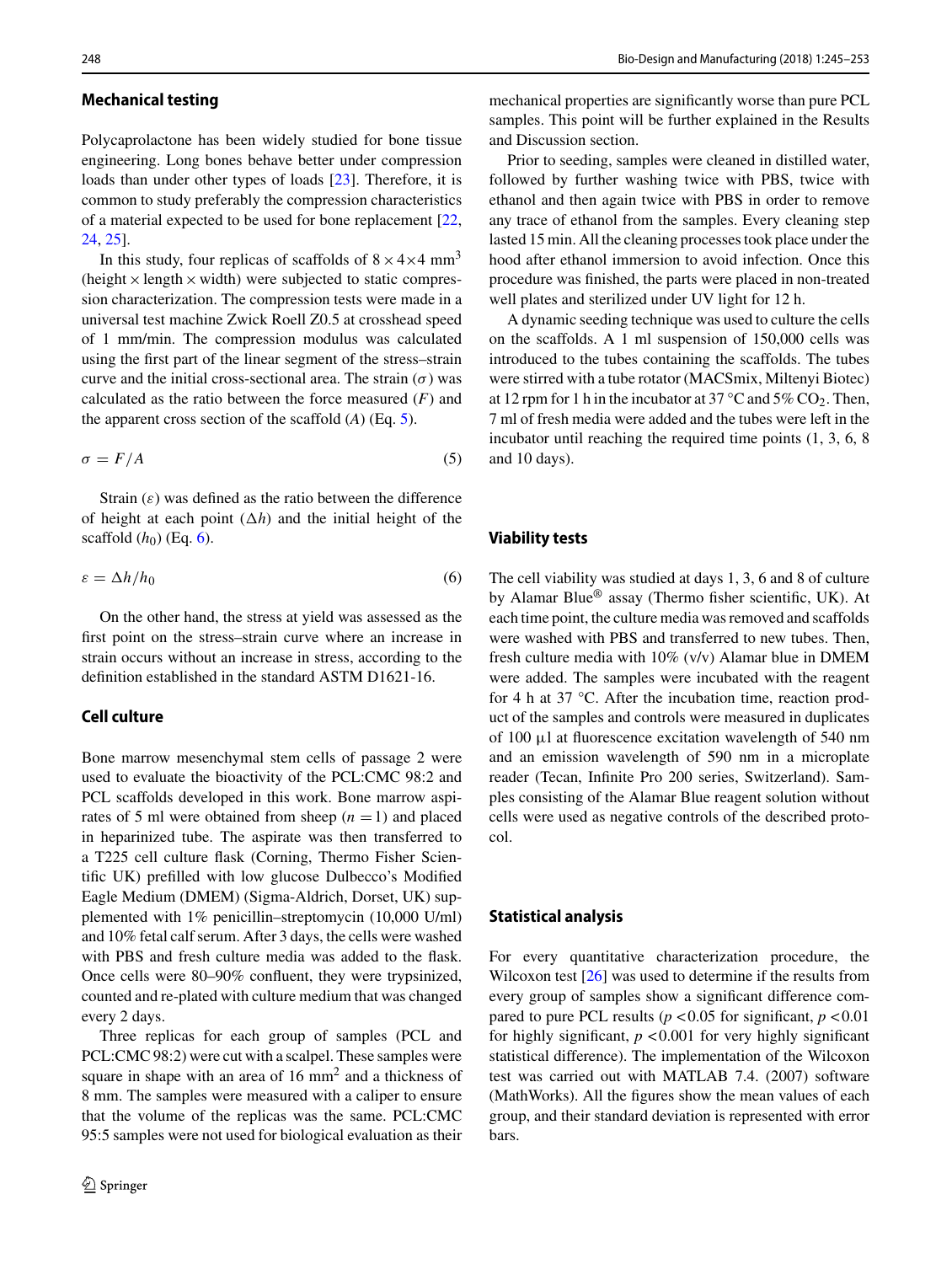<span id="page-4-0"></span>**Table 2** Parameters of the viscosity isotherms for pure polycaprolactone and its composites

| Material            | Temperature<br>$({}^{\circ}C)$ | Power law<br>index | Consistency<br>index<br>(Pa s <sup>2</sup> ) | Adjusted $R^2$ |
|---------------------|--------------------------------|--------------------|----------------------------------------------|----------------|
| <b>PCL</b>          | 210                            | 0.379              | 18,163                                       | 0.9977         |
| PCL:CMC 98:2        | 210                            | 0.314              | 37,053                                       | 0.9958         |
| <b>PCL:CMC 95:5</b> | 200                            | 0.272              | 54.796                                       | 0.9959         |

# **Results and discussion**

## **Flow properties**

Table [2](#page-4-0) shows the values of the characteristic values of the parameters of the power-law equation. The power law index is < 1, and the materials can be classified as pseudoplastic (also called shear-thinning) materials. The shear-thinning effect occurs when the shear stress disentangles the macromolecular chains and they become oriented to the flow direction. This orientation enhances the flow of the melt and, as a consequence, its viscosity is reduced. This behavior is typical of polymeric fluids and melts [\[15\]](#page-7-14).

The values of the consistency index (*K*) are a measure of the viscosity of the fluid, while the power law index (*n*) is an indicative of the flow behavior of the material [\[27\]](#page-8-1). According to the values presented in Table [2,](#page-4-0) K values are higher for the PCL:CMC blends than for PCL alone and, hence, the blend has higher values of viscosity. This increment of the viscosity is caused by the presence of the CMC particles that difficulties the flow of the molten material. This effect has already been reported for the introduction of particulate agricultural waste used as biofillers in a polycaprolactone matrix [\[28\]](#page-8-2). This increase in the viscosity due to the introduction of the filler explains why the operation temperature needs to be increased for the 3D printing of the composite materials, compared to the reported values for pure PCL scaffolds [\[2,](#page-7-1) [22\]](#page-7-21).

On the other hand, the power law index values are in the common range referred for polymeric systems and particulate slurries [\[27\]](#page-8-1). The lower values of the power law index for the PCL:CMC composite materials involves a higher reduction of the viscosity for high shear rates values. Kalambur and Rizvi [\[29\]](#page-8-3) reported a similar increment of the consistency index in polycaprolactone matrices with starch.

## **Morphology**

The scaffolds made of PCL, PCL:CMC 98:2 and PCL:CMC 95:5 show a well-defined internal geometry with interconnected pores (Fig. [1\)](#page-5-0), showing the typical mesostructured of conventional polymers, well known in fused deposition modeling, such as ABS or PLA.

The SEM observation of the composite parts (Fig. [2\)](#page-5-1) allows a clearer observation of the surface of the structures. In these images, it is possible to see that the parts containing 5% w/w of carboxymethyl cellulose have a rough surface with the presence of elongated micropores on the filaments. The presence of these micropores can be explained because of a worse deposition process due to the presence of agglomerates of particles, as they hinder the extrusion process. A high concentration of the additive enhances the formation of agglomerates, as demonstrated in the characterization of these composites in the bulk form [\[14\]](#page-7-13). Therefore, according to the observations in Fig. [2,](#page-5-1) it is possible to confirm that 5% w/w is an excessive concentration of carboxymethyl cellulose to obtain a smooth surface of the filaments obtained by fused deposition modeling with the procedure proposed in the present study. Canti et al.  $[30]$  referred in their work a similar trend in their composite materials (ABS-based): above a maximum value of the concentration of the filler the printability of the material is hindered and, therefore, it is not possible to obtain suitable 3D-printed parts with these composites.

All the results related to the analysis of the porosity of the 3D-printed structures are shown in Table [3.](#page-6-0) The apparent density for all the groups of scaffolds analyzed in this work is between 0.52 and 0.56 g/cm<sup>3</sup>, values within the range reported for spongy bone  $[31]$  (0.14–1.2 g/cm<sup>3</sup>). Something similar can be confirmed for the porosity values, which are between 50 and 54%. They are similar to other reported values for scaffolds to be used for bone regeneration [\[22,](#page-7-21) [32\]](#page-8-6). In this case, it is possible to highlight that the higher values of porosity have been found for PCL:CMC 95:5 due to the presence of the micropores shown in Fig. [2.](#page-5-1) Finally, the pore size suitable for bone regeneration has been established between 150 and 500  $\mu$ m [\[33,](#page-8-7) [34\]](#page-8-8), and an improved osteogenesis is achieved with a pore size above 300  $\mu$ m [\[8\]](#page-7-7). All the groups of scaffolds also fulfill this requirement, as the pore size (evaluated as the distance between struts) was found to be between  $420$  and  $465 \mu m$ . Besides, it is important to notice that the deviation is less of 10%, which is a reference of the regularity of the pore size of the parts obtained.

## **Mechanical testing**

As shown in Table [4,](#page-6-1) the carboxymethyl cellulose loading has a negative effect on the mechanical properties of the com-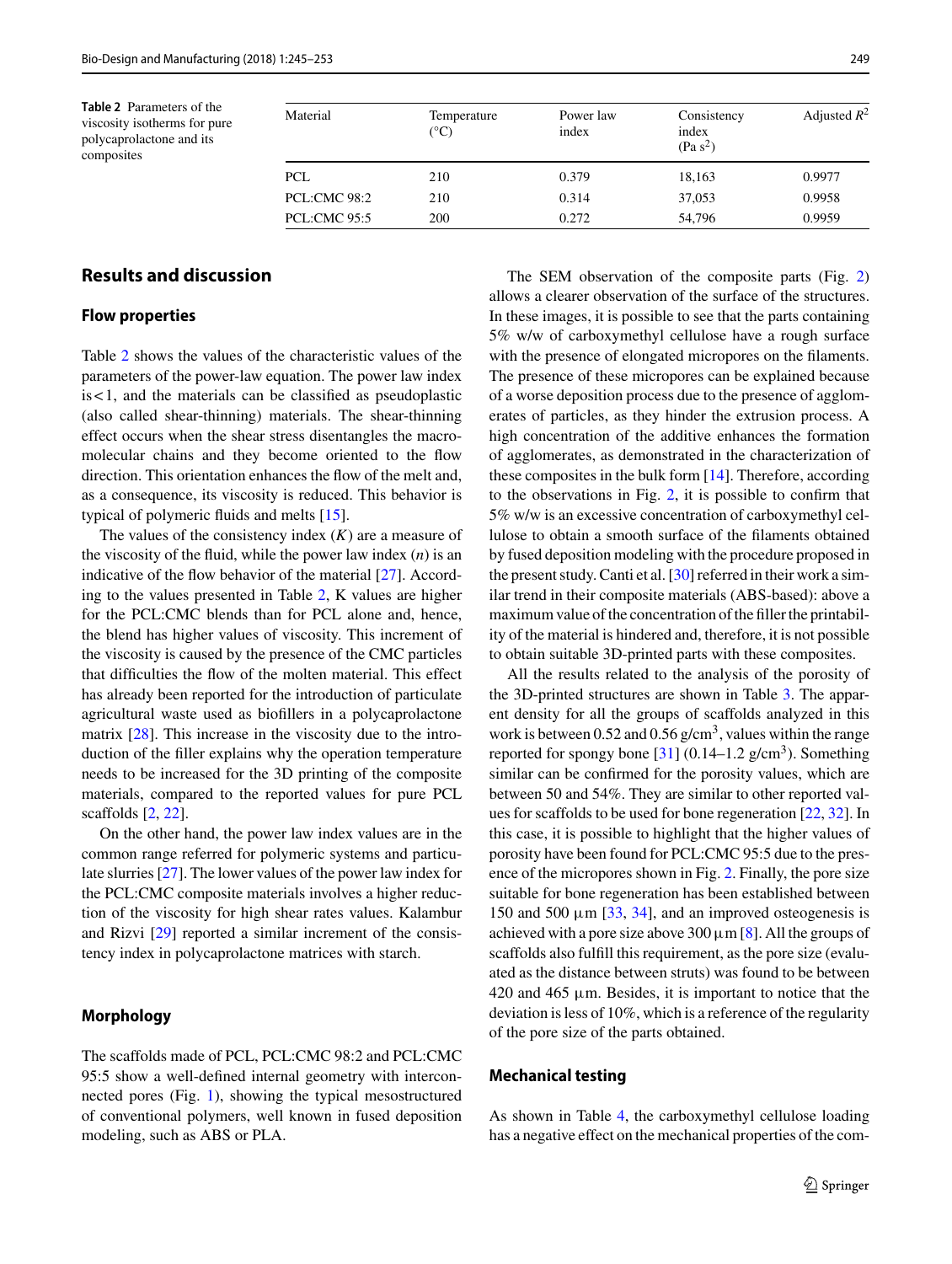

**Fig. 1** Pictures from optical microscope of the structure of PCL (**a**), PCL:CMC 98:2 (**b**) and PCL:CMC 95:5 (**c**) structures (scale bar: 200 μm)

<span id="page-5-0"></span>

<span id="page-5-1"></span>**Fig. 2** SEM pictures of PCL:CMC 98:2 (**a**) and PCL:CMC 95:5 (**b**) structures (scale bar: 1 mm)

posite scaffolds, as the compression modulus decreases when the concentration of the additive is increased. This reduction is not statistically significant (*p* > 0.05) for PCL:CMC 98:2 samples, but it is significant ( $p < 0.05$ ) for PCL:CMC 95:5 compared to the value for pure PCL scaffolds.

Also in Table [4,](#page-6-1) the values of the compression modulus reported from other authors for similar structures have been included with comparative purposes. The data obtained in this work for PCL scaffolds and those reported in the literature [\[7,](#page-7-6) [23\]](#page-7-22) are close to the lower limit of the range of the compressive modulus of cancellous bone [\[8\]](#page-7-7). However, composite scaffolds containing 5% CMC have a significantly lower compression modulus. For this reason, this combination was not subjected to the in vitro biological evaluation, as the mechanical similarity to the surrounding tissue is a key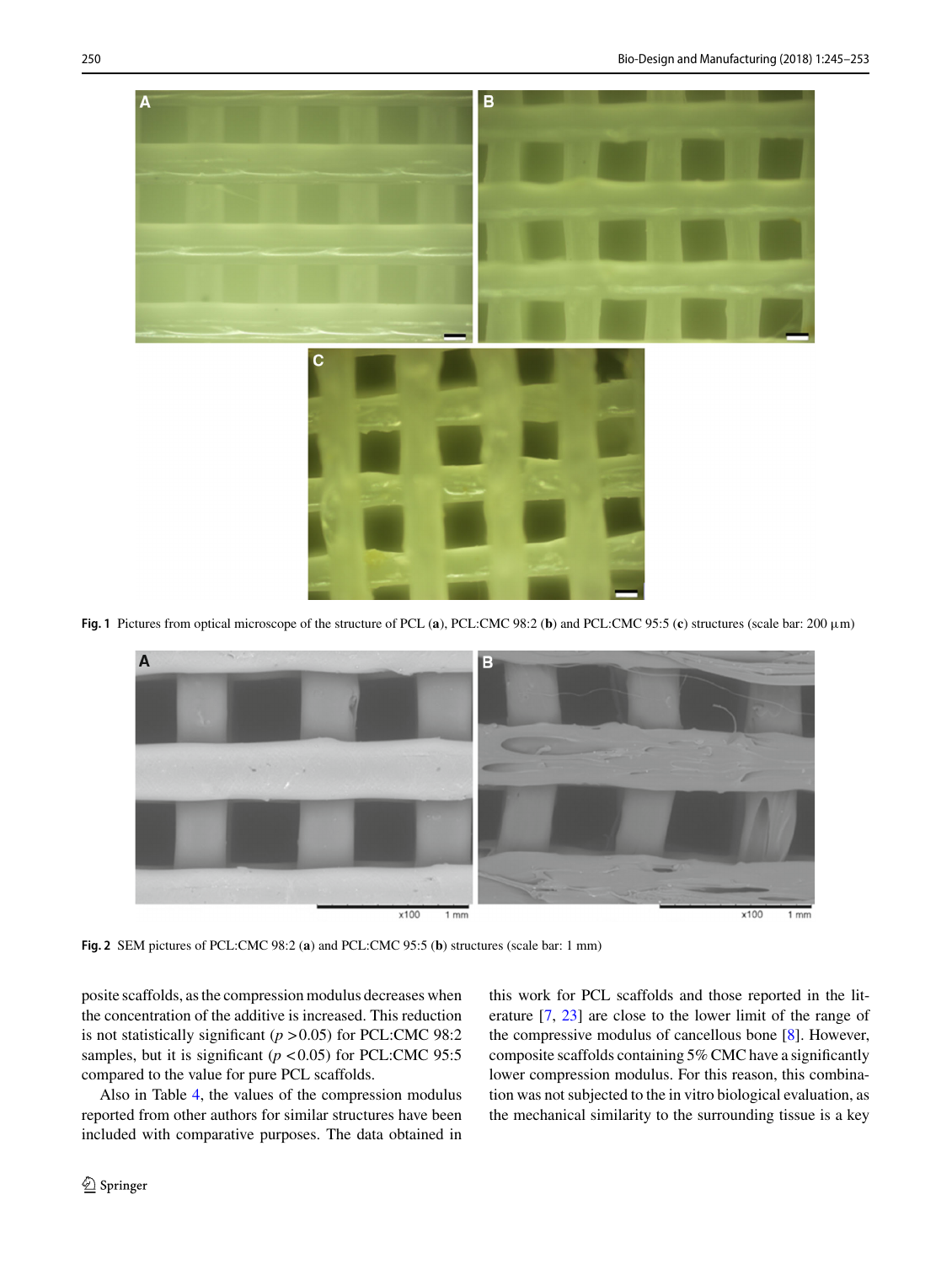<span id="page-6-0"></span>**Table 3** Apparent density, porosity and distance between struts of polycaprolactone and composite structures

| Material        | Apparent<br>density $(g/cm^3)$ | Porosity $(\% )$ | Distance<br>between struts<br>$(\mu m)$ |
|-----------------|--------------------------------|------------------|-----------------------------------------|
| PCL.            | $0.52 \pm 0.03$                | $52.3 \pm 2.5$   | $463 + 26$                              |
| PCL:CMC<br>98:2 | $0.56 \pm 0.02*$               | $50.6 \pm 2.0$   | $462 \pm 45*$                           |
| PCL:CMC<br>95:5 | $0.53 \pm 0.02$                | $53.1 \pm 1.8$   | $422 \pm 35***$                         |

\**p*< 0.05; \*\*\**p*< 0.001 compared to the group of pure PCL samples

<span id="page-6-1"></span>**Table 4** Compression modulus of the structures proposed in this work and the similar ones analyzed in the state of art

| Structure                            | Compression<br>modulus | Reference         |
|--------------------------------------|------------------------|-------------------|
| PCL 3D printed parts                 | $25.2 \pm 3.3$         | This work         |
| <b>PCL:CMC 98:2</b><br>printed parts | $18.7 \pm 3.1$         | This work         |
| <b>PCL:CMC 95:5</b><br>printed parts | $12.5 \pm 4.0*$        | This work         |
| Cancellous bone                      | 20-500 MPa             | $\lceil 8 \rceil$ |
| PCL 3D printed parts                 | 34.2 MPa               | $\left[22\right]$ |
| PCL.                                 | 42.2                   | $\lceil 7 \rceil$ |
| PCL/CaP (coated)                     | 41.9                   | $\lceil 7 \rceil$ |
| PCL/50-45S5                          | 36.4                   | [7]               |

aspect for a suitable in vivo performance of scaffolds to be used in Bone Tissue Engineering applications.

Regarding the values of the stress at yield, the mean values are  $2.08 \pm 0.18$  MPa for PCL  $2.12 \pm 0.15$  MPa for PCL:CMC 98:2 and  $2.35 \pm 0.51$  MPa for PCL:CMC 95:5, with no significant difference  $(p > 0.05)$  between the groups of data. Therefore, contrary to the effect of microcrystalline cellulose on the 3D-printed structures made of microcrystalline cellulose–polycaprolactone composites [\[11\]](#page-7-10), carboxymethyl cellulose does not have a reinforcement effect. This lack of reinforcement can be explained by the presence of the micropores observed by SEM observation in Fig. [2.](#page-5-1) These micropores affect the layer–layer adhesion and, therefore, the mechanical integrity of the structure is weakened.

#### **Viability tests**

Figure [3](#page-6-2) shows the results of the viability test carried out on the PCL and PCL:CMC 98:2 samples. At Day 1, viability is significantly higher (*p* < 0.05) on PCL:CMC 98:2 samples compared to PCL. This may be due to the increased attachment of cells on the composite scaffold compared to PCL. The comparison of these results to the previous work on PCL:CMC samples in the bulk form [\[14\]](#page-7-13) confirm that the



<span id="page-6-2"></span>**Fig. 3** Viability test results for 3D printed polycaprolactone and PCL:CMC 98:2 samples (\**p*< 0.05; \*\**p*< 0.01 compared to pure PCL samples<sup>)</sup>

structure of the samples plays an essential role on the promotion of cell attachment. In that case, no difference was observed between the pure polycaprolactone samples and the composite ones. This difference can be explained by the increased surface area on 3D-printed samples. An increased surface offers the cells higher probability to find points with high carboxymethyl cellulose content which can improve the cell adhesion processes.

However, at Day 3 a decrease in the fluorescence value was observed. After this drop, cells were able to recover. In fact, there is a clear improvement on the viability between Day 6 and Day 8. Between these two time points, the cells on polycaprolactone scaffolds reached their plateau, while the cells on composite scaffolds are able to provide an increase in their fluorescence value from the Alamar Blue® assay.

The increase on the cell viability for the composite samples can be explained by the increased hydrophilicity of the PCL:CMC 98:2 compared to pure polycaprolactone, which may have resulted in higher cell attachment and proliferation [\[14\]](#page-7-13). However, as the cell adhesion and spreading processes depend on many factors [\[35\]](#page-8-9), other parameters could be also responsible for this improvement, such as topography changes due to differences on the surface of the filaments because of the presence of the particles.

# **Conclusions**

Carboxymethyl cellulose–polycaprolactone scaffolds were obtained by 3D printing techniques. The structures manufactured have regular and controlled porosity which fulfills the requirements described in the literature for scaffolds to be used in bone regeneration. Nevertheless, the introduction of the additive worsens the compression properties of the scaffolds. This reduction is significant  $(p < 0.05)$  for the samples containing 5% w/w of carboxymethyl cellulose but it is not for the samples containing 2% w/w, so these last ones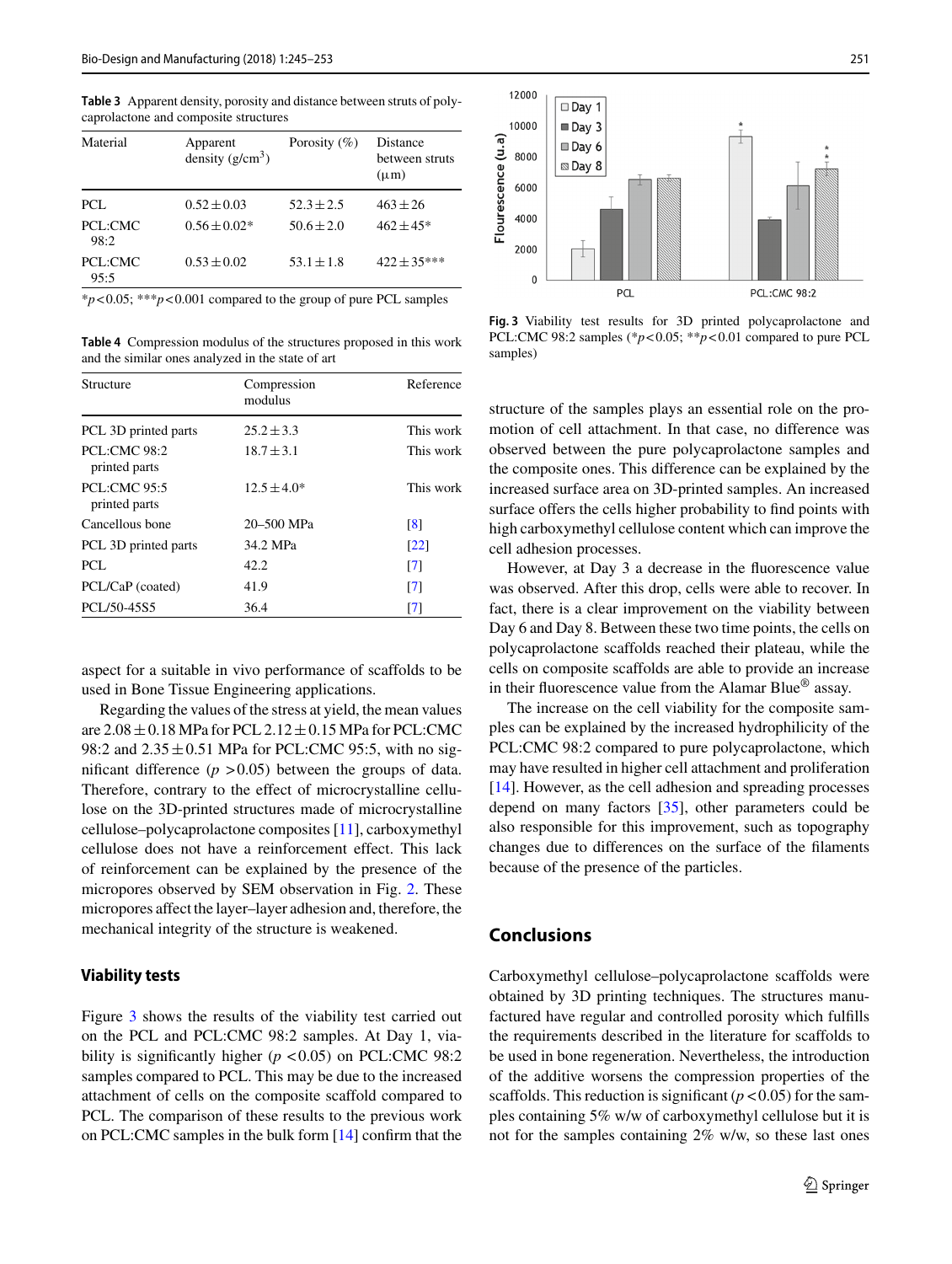can still be taken into consideration for their application for bone regeneration. Furthermore, the samples containing 2% w/w of carboxymethyl cellulose improve stem cells proliferation, as shown in the viability tests carried out during this study. Therefore, the polycaprolactone–carboxymethyl cellulose scaffolds have interesting properties for their further analysis as support material in bone tissue engineering.

In addition to this, in this study flow behavior modeling has been carried out. The expressions obtained could be useful in order to simulate and design new processes for polycaprolactone and polycaprolactone composites.

**Acknowledgements** M.E. Alemán-Domínguez would like to express her gratitude for the funding through the PhD Grant Program of Las Palmas de Gran Canaria University (Code of the Grant: PIFULPGC-2014- ING-ARQU-2). The authors would like to thank H2020-MSCA-RISE program, as this work is part of developments carried out in BAMOS project, funded from the European Union's Horizon 2020 research and innovation programme under Grant Agreement No. 734156.

# **References**

- <span id="page-7-0"></span>1. Mondal D, Griffith M, Venkatraman SS (2016) Polycaprolactonebased biomaterials for tissue engineering and drug delivery: current scenario and challenges. Int J Polym Mater Poym Biomater 65(5):255–265. <https://doi.org/10.1080/00914037.2015.1103241>
- <span id="page-7-1"></span>2. Hutmacher DW, Schantz T, Zein I, Ng KW, Teoh SH, Tan KC (2001) Mechanical properties and cell cultural response of polycaprolactone scaffolds designed and fabricated via fused deposition modeling. J Biomed Mater Res 55(2):203–216
- <span id="page-7-2"></span>3. Jiang W, Shi J, Li W, Sun K (2012) Morphology, wettability, and mechanical properties of polycaprolactone/hydroxyapatite composite scaffolds with interconnected pore structures fabricated by a [mini-deposition system. Polym Eng Sci 52\(11\):2396–2402.](https://doi.org/10.1002/pen.23193) https:// doi.org/10.1002/pen.23193
- <span id="page-7-3"></span>4. Cai Y, Li J, Poh CK, Tan HC, San Thian E, Hsi Fuh JY, Sun J, Tay BY, Wang W (2013) Collagen grafted 3D polycaprolactone scaffolds for enhanced cartilage regeneration. J Mater Chem B 1(43):5971–5976. <https://doi.org/10.1039/c3tb20680g>
- <span id="page-7-4"></span>5. Mirhosseini MM, Haddadi-Asl V, Zargarian SS (2016) Fabrication and characterization of hydrophilic poly(ε-caprolactone)/pluronic [P123 electrospun fibers. J Appl Polym Sci.](https://doi.org/10.1002/app.43345) https://doi.org/10.100 2/app.43345
- <span id="page-7-5"></span>6. Mehr NG, Li X, Chen G, Favis BD, Hoemann CD (2015) Pore size and LbL chitosan coating influence mesenchymal stem cell in vitro fibrosis and biomineralization in 3D porous poly(epsiloncaprolactone) scaffolds. J Biomed Mater Res A 103(7):2449–2459. <https://doi.org/10.1002/jbm.a.35381>
- <span id="page-7-6"></span>7. Poh PSP, Hutmacher DW, Holzapfel BM, Solanki AK, Stevens MM, Woodruff MA (2016) In vitro and in vivo bone formation potential of surface calcium phosphate-coated polycaprolactone and polycaprolactone/bioactive glass composite scaffolds. Acta Biomater 30:319–333. [https://doi.org/10.1016/j.actbio.2015.11.01](https://doi.org/10.1016/j.actbio.2015.11.012) 2
- <span id="page-7-7"></span>8. Dávila JL, Freitas MS, Inforçatti Neto P, Silveira ZC, Silva JVL, D'Ávila MA (2016) Fabrication of PCL/β-TCP scaffolds by 3D [mini-screw extrusion printing. J Appl Polym Sci.](https://doi.org/10.1002/app.43031) https://doi.org/1 0.1002/app.43031
- <span id="page-7-8"></span>9. Arafat MT, Lam CXF, Ekaputra AK, Wong SY, Li X, Gibson I (2011) Biomimetic composite coating on rapid prototyped scaf-

folds for bone tissue engineering. Acta Biomater 7(2):809–820. <https://doi.org/10.1016/j.actbio.2010.09.010>

- <span id="page-7-9"></span>10. Rodriguez G, Dias J, D'Ávila MA, Bártolo P (2013) Influence of hydroxyapatite on extruded 3D scaffolds. In: Procedia Engineering. pp 263–269. <https://doi.org/10.1016/j.proeng.2013.05.120>
- <span id="page-7-10"></span>11. Alemán-Domínguez ME, Giusto E, Ortega Z, Tamaddon M, Benítez AN, Liu C (2018) Three-dimensional printed polycaprolactone–microcrystalline cellulose scaffolds. J Biomed Mater Res B. <https://doi.org/10.1002/jbm.b.34142>
- <span id="page-7-11"></span>12. Pasqui D, Torricelli P, De Cagna M, Fini M, Barbucci R (2014) Carboxymethyl cellulose–hydroxyapatite hybrid hydrogel as a composite material for bone tissue engineering applications. J [Biomed Mater Res A 102\(5\):1568–1579.](https://doi.org/10.1002/jbm.a.34810) https://doi.org/10.1002/ jbm.a.34810
- <span id="page-7-12"></span>13. Singh BN, Panda NN, Mund R, Pramanik K (2016) Carboxymethyl cellulose enables silk fibroin nanofibrous scaffold with enhanced biomimetic potential for bone tissue engineering application. Carbohydr Polym 151:335–347. [https://doi.org/10.1016/j.carbpol.201](https://doi.org/10.1016/j.carbpol.2016.05.088) 6.05.088
- <span id="page-7-13"></span>14. Alemán-Domínguez ME, Ortega Z, Benítez AN, Vilariño-Feltrer G, Gómez-Tejedor JA, Vallés-Lluch A (2018) Tunability of polycaprolactone hydrophilicity by carboxymethyl cellulose loading. J Appl Polym Sci. <https://doi.org/10.1002/app.46134>
- <span id="page-7-14"></span>15. Ramanath HS, Chua CK, Leong KF, Shah KD (2008) Melt flow behaviour of poly-ε-caprolactone in fused deposition modelling. J [Mater Sci Mater M 19\(7\):2541–2550.](https://doi.org/10.1007/s10856-007-3203-6) https://doi.org/10.1007/s10 856-007-3203-6
- <span id="page-7-15"></span>16. Turner BN, Strong R, Gold SA (2014) A review of melt extrusion additive manufacturing processes: I. Process design and modeling. [Rapid Prototyp J 20\(3\):192–204.](https://doi.org/10.1108/rpj-01-2013-0012) https://doi.org/10.1108/rpj-01-2 013-0012
- <span id="page-7-16"></span>17. Ortega Z, Alemán ME, Benítez AN, Monzón MD (2016) Theoretical-experimental evaluation of different biomaterials for parts obtaining by fused deposition modeling. Measurement 89:137–144. <https://doi.org/10.1016/j.measurement.2016.03.061>
- <span id="page-7-17"></span>18. Moroni L, De Wijn JR, Van Blitterswijk CA (2006) 3D fiberdeposited scaffolds for tissue engineering: influence of pores geometry and architecture on dynamic mechanical properties. Biomaterials 27(7):974–985. [https://doi.org/10.1016/j.biomaterials.2](https://doi.org/10.1016/j.biomaterials.2005.07.023) 005.07.023
- <span id="page-7-18"></span>19. Osswald TA, Puentes J, Kattinger J (2018) Fused filament fabrica[tion melting model. Addit Manuf 22:51–59.](https://doi.org/10.1016/j.addma.2018.04.030) https://doi.org/10.101 6/j.addma.2018.04.030
- <span id="page-7-19"></span>20. Abbott AC, Tandon GP, Bradford RL, Koerner H, Baur JW (2016) Process parameter effects on bond strength in fused filament fabrication. In: International SAMPE technical conference
- <span id="page-7-20"></span>21. Yang GH, Kim M, Kim G (2017) Additive-manufactured polycaprolactone scaffold consisting of innovatively designed microsized spiral struts for hard tissue regeneration. Biofabrication. <https://doi.org/10.1088/1758-5090/9/1/015005>
- <span id="page-7-21"></span>22. Domingos M, Intranuovo F, Gloria A, Gristina R, Ambrosio L, Bártolo PJ, Favia P (2013) Improved osteoblast cell affinity on plasma-modified 3-D extruded PCL scaffolds. Acta Biomater 9(4):5997–6005. <https://doi.org/10.1016/j.actbio.2012.12.031>
- <span id="page-7-22"></span>23. Ward R (1990) Foundations of osteopathic medicine. Lippincott Williams and Wilkins, Illinois
- <span id="page-7-23"></span>24. Farzadi A, Waran V, Solati-Hashjin M, Rahman ZAA, Asadi M, Osman NAA (2015) Effect of layer printing delay on mechanical properties and dimensional accuracy of 3D printed porous prototypes in bone tissue engineering. Ceram Int 41(7):8320–8330. <https://doi.org/10.1016/j.ceramint.2015.03.004>
- <span id="page-7-24"></span>25. Naghieh S, Karamooz Ravari MR, Badrossamay M, Foroozmehr E, Kadkhodaei M (2016) Numerical investigation of the mechanical properties of the additive manufactured bone scaffolds fabricated by FDM: the effect of layer penetration and post-heating. J Mech